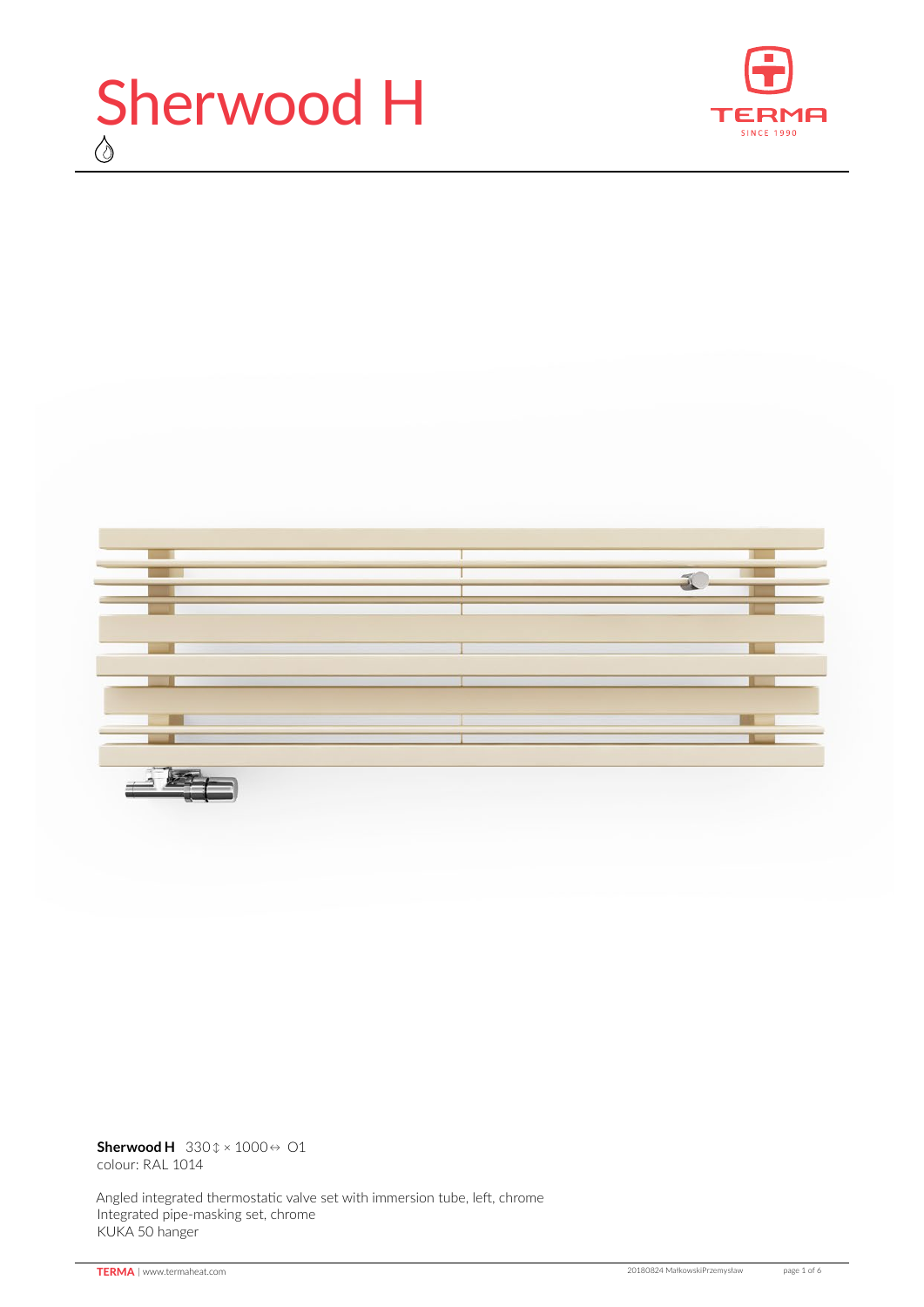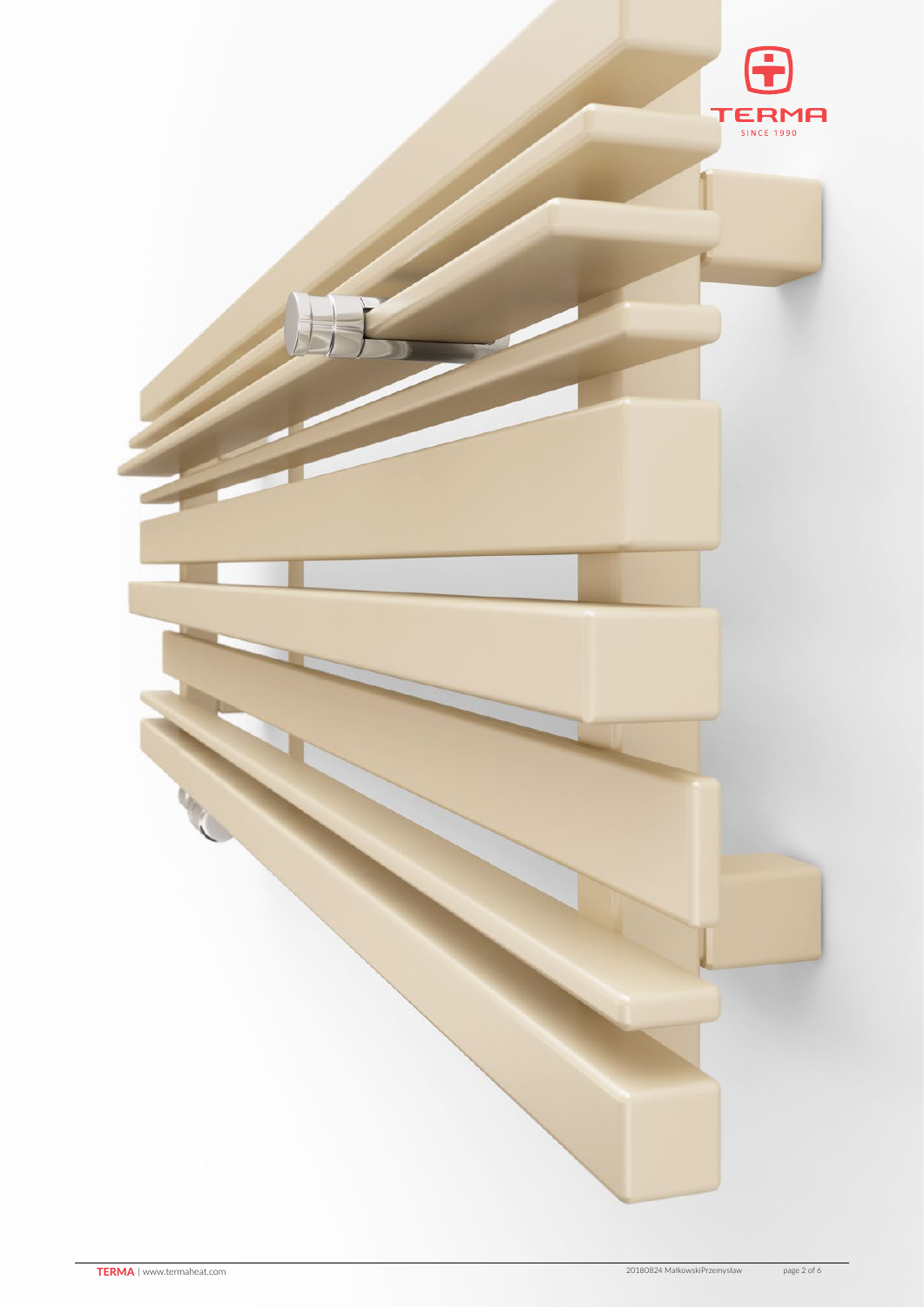



Design: *Terma*

| <b>Standard connection:</b>                                                           | <b>Optional connection:</b>            |  |  |  |  |  |  |
|---------------------------------------------------------------------------------------|----------------------------------------|--|--|--|--|--|--|
| O8<br>$\mathsf{O}1$                                                                   | LX<br>L6<br>AX<br>PX<br>P <sub>3</sub> |  |  |  |  |  |  |
| Available sizes:                                                                      |                                        |  |  |  |  |  |  |
| 9<br>$\ensuremath{\mathsf{350}}\xspace \times 1000 \ensuremath{\mathsf{0}}\xspace$    | 9<br>9<br>330 x 1300<br>330 x 1600     |  |  |  |  |  |  |
| 9<br>$\begin{array}{ccc} 330 \times 1900 \\ \mathbb{C} & \leftrightarrow \end{array}$ |                                        |  |  |  |  |  |  |
| $11\bar{5}$<br>440 x 1300<br>↥<br>$\leftrightarrow$                                   | 11를<br>11<br>440 x 1600<br>440 x 1900  |  |  |  |  |  |  |
| 15<br>540 x 1600<br>⇕<br>$\leftrightarrow$                                            | $15 \equiv$<br>540 x 1900              |  |  |  |  |  |  |

## Specification:

Working pressure: 700 kPa Maximum operating temperature: 95°C

| $A \mathcal{I}$<br>[mm] | $B \leftrightarrow$<br>[mm] | С1<br>[mm] | 756520°C<br>[W] | 554520°C<br>[W] | D<br>[mm] | F<br>[mm] | F<br>[mm] | $\overline{\phantom{a}}$<br>[dm <sup>3</sup> ] | [kg]  | Product code<br>Configuration code p. 5 |
|-------------------------|-----------------------------|------------|-----------------|-----------------|-----------|-----------|-----------|------------------------------------------------|-------|-----------------------------------------|
| 330                     | 1000                        | 50         | 429             | 222             | 850       | 220       | 55        | 5,53                                           | 14,62 | WGSTH033100                             |
| 330                     | 1300                        | 50         | 558             | 289             | 1150      | 220       | 55        | 7,05                                           | 18,35 | WGSTH033130                             |
| 330                     | 1600                        | 50         | 687             | 356             | 1450      | 220       | 55        | 8,58                                           | 22,09 | WGSTH033160                             |
| 330                     | 1900                        | 50         | 816             | 422             | 1750      | 220       | 55        | 10,10                                          | 25,83 | WGSTH033190                             |
| 440                     | 1300                        | 50         | 701             | 364             | 1150      | 330       | 55        | 9,80                                           | 22,87 | WGSTH044130                             |
| 440                     | 1600                        | 50         | 863             | 448             | 1450      | 330       | 55        | 11,92                                          | 27,56 | WGSTH044160                             |
| 440                     | 1900                        | 50         | 1025            | 532             | 1750      | 330       | 55        | 14,05                                          | 32,24 | WGSTH044190                             |
| 540                     | 1600                        | 50         | 1057            | 557             | 1450      | 430       | 55        | 13,45                                          | 34,10 | WGSTH054160                             |
| 540                     | 1900                        | 50         | 1255            | 661             | 1750      | 430       | 55        | 15,84                                          | 39,96 | WGSTH054190                             |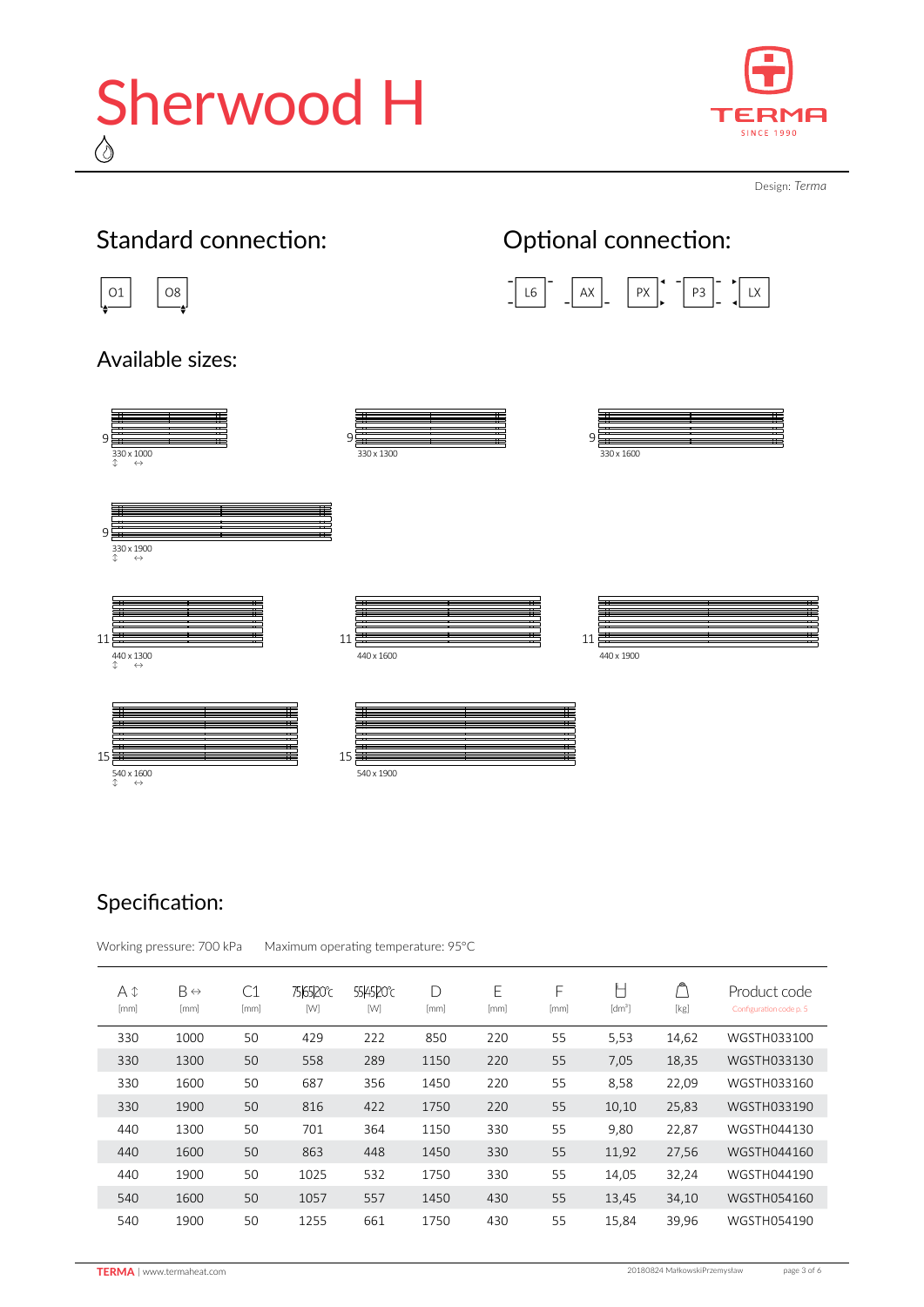# Sherwood H



#### Technical drawing:

O<sub>8</sub>

 $O1$ 



Alupex Ø16x2 Cu Ø15

 $C1$ 

50

ϱϳ р ϲϱ

 $57 \div 65$ 





A — Height B — Width C1-C5 — Distance between pipe centres D — Horizontal distance between mounting bracket centres E — Vertical distance between mounting brackets F — Distance between a mounting bracket and the bottom of the radiator

**Collector: Pipe:**

 $\overline{\phantom{a}}$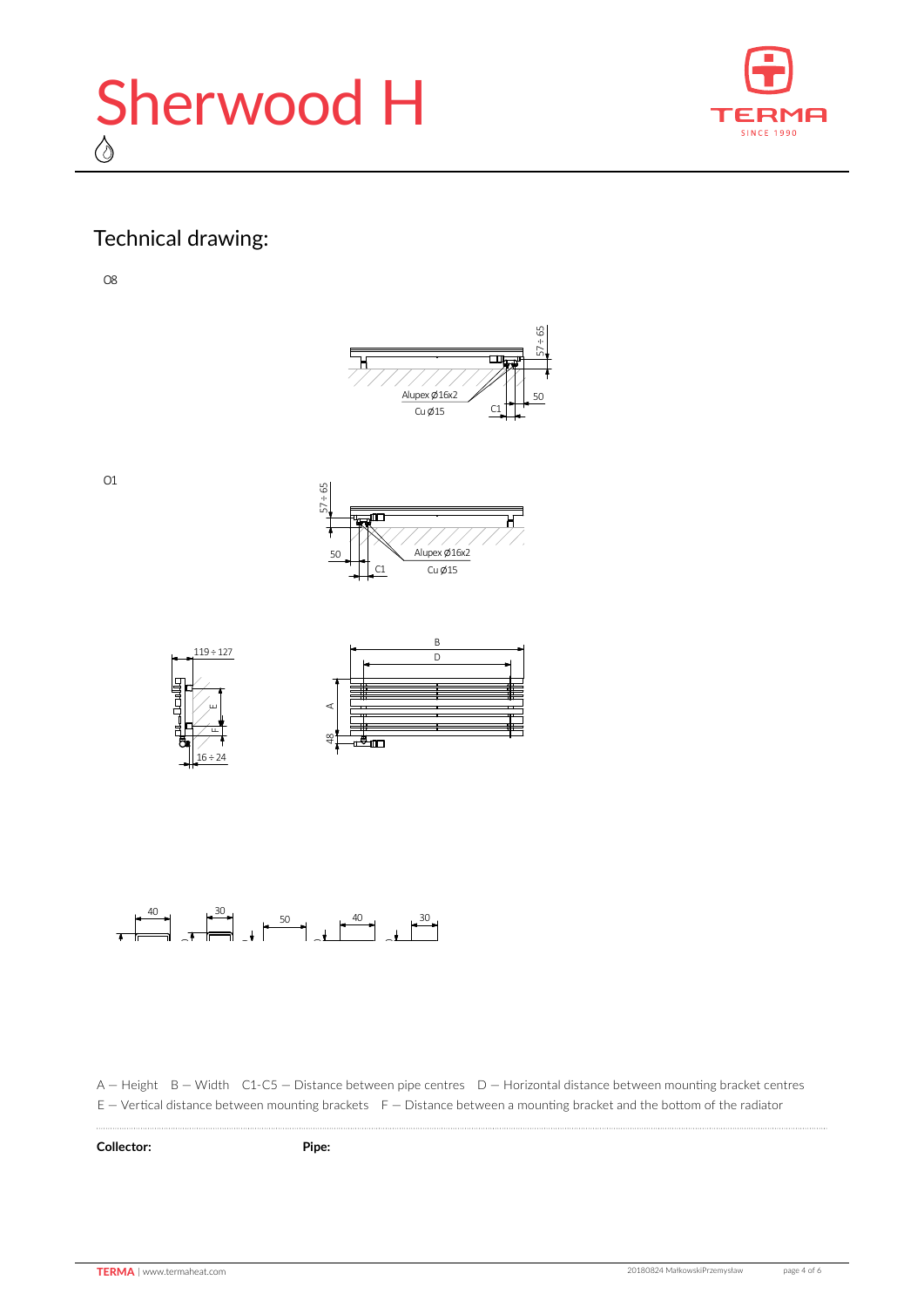# Sherwood H



In the table with technical data, the last column lists product codes. When placing an order, please remember to quote the product code followed by the configuration code as shown in the diagram below:

### The construction of a wate radiator product and configuration code:

### WGSTH033100

K916O1

PRODUCT CODE (located in the table for the product) CONFIGURATION CODE (supplemented by hand)

### Example Configuration



### Epoxy primer

**E** – Code of epoxy primer is an extra processes.

WGSTH033100 K916O1 E *Extra processes or additions code*